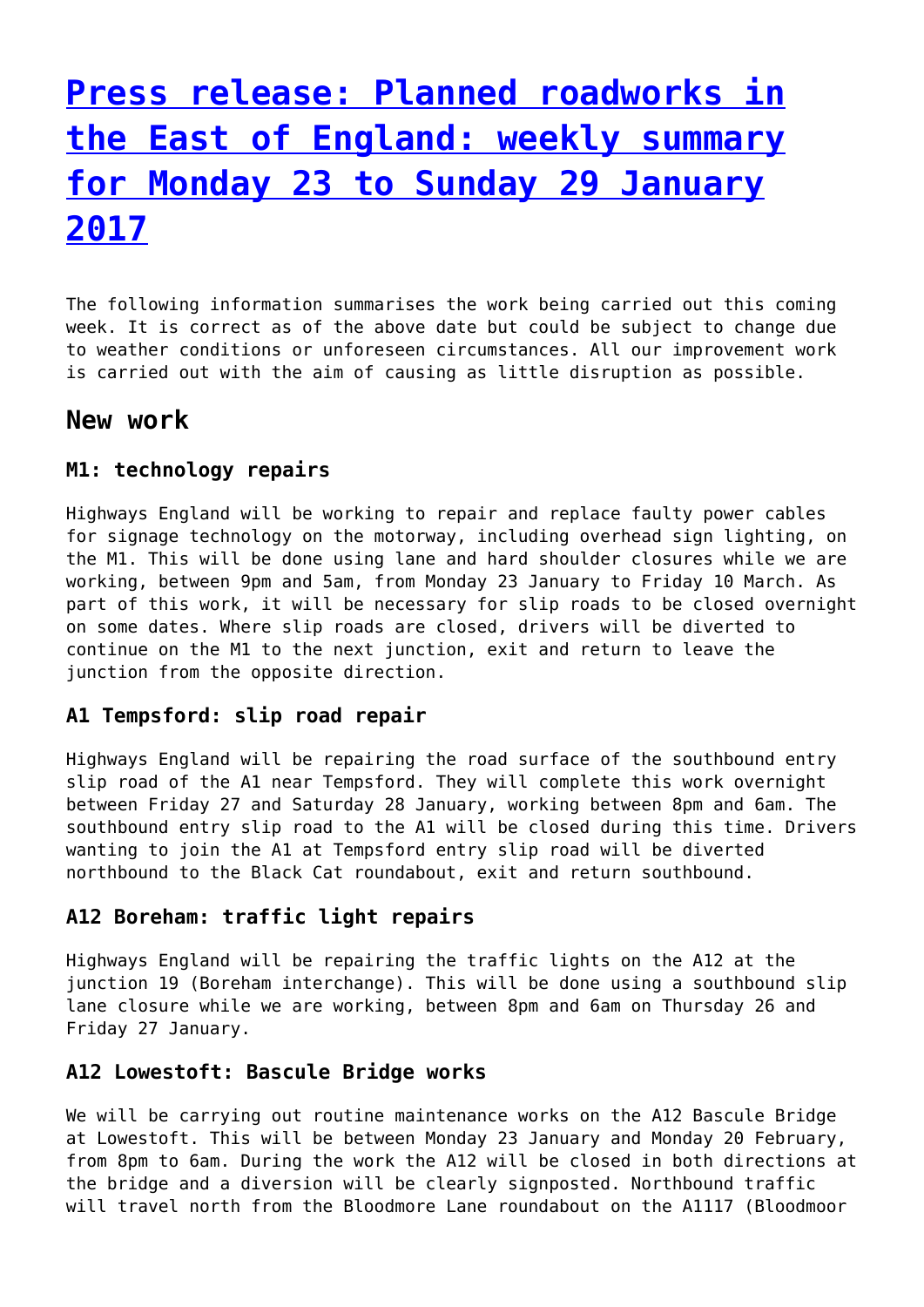Road, Elmtree Road, Cotmer Road), right at the T-junction between A1117 Cotmer Road and A146 Bridge Road onto the A146, left onto the A1117 (Bridge Road) and over the Oulton Broad Bridge, carry on the A1117 (Normanston Drive), turning left at the roundabout with the A1144 (Normanston Drive and Millenium Way) and right along A1117 Bentley Drive, to re-join A12 northbound (Yarmouth Road) by turning left at Tesco roundabout toward Great Yarmouth. Southbound traffic will follow the same route in reverse.

A free hourly bus service will be provided for pedestrians wanting to cross the bridge. This will leave from the north side of the bridge at quarter past the hour and from the south side at quarter to the hour.

### **A421 Bedford: bridge repair work**

We are working to repair bridge joints on the westbound A421 as it passes to the south east of Bedford, at Castle Mill. We will complete this work overnight between Monday 23 and Friday 27 January, working between 8pm and 6am. To keep road users at a safe distance from the works, we will close the A421 between the junction with the A4280 St Neots Road and the junction with the A603 Cambridge Road while we are working. Drivers will be diverted to take the A1 southbound to the Sandy roundabout, then take the A603 westbound towards Bedford, and finally re-join the A421 at the Cardington Cross junction.

# **Ongoing work**

# **Various roads: routine inspections and maintenance for street lighting**

Highways England is carrying out a programme of routine inspections of electrical and structural equipment across the region, which is planned for completion in spring 2017. In addition there is a programme of maintenance which includes bulk lamp changes.

Work will include inspecting equipment on:

- the A47 between Kings Lynn and Norwich with traffic management but no full closures
- the A12 at Capel St Mary's with traffic management but no full closures

Work will include maintenance and bulk lamp changes on the A1 between Sandy and Biggleswade with traffic management but no full closures.

#### **Various roads: barrier repairs**

Highways England will continue repairs to barriers throughout the week, using lane closures to keep road users at a safe distance from the work. The work will take place at various locations, between 8pm and 5am. This week we are repairing barriers on the M11 in both directions from Monday 23 to Friday 29 January overnight, using lane closures while we are working between junctions 6 (M25) and 9 (A11). We are also repairing barriers on the A120 in both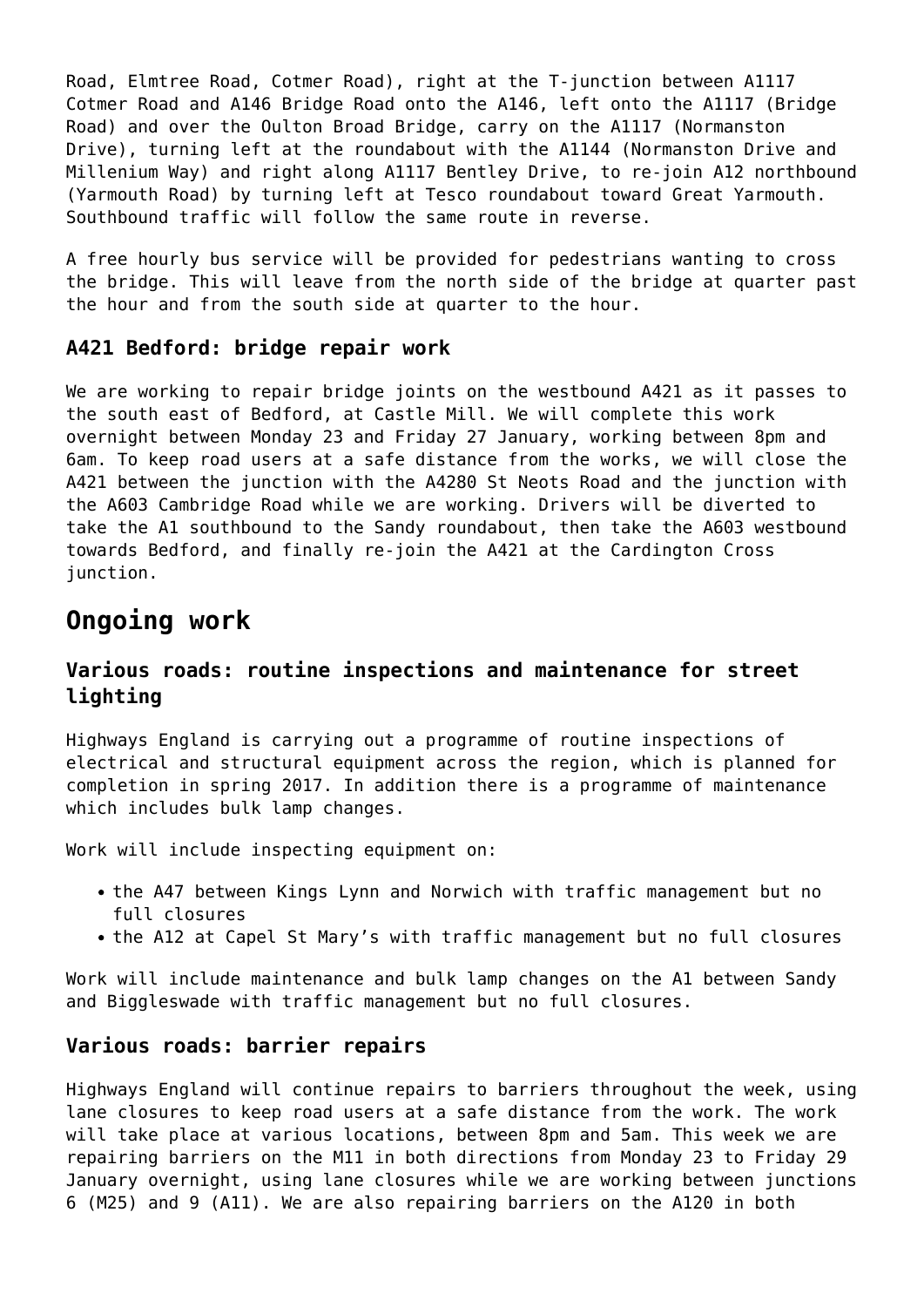directions, between junction 8 with the M11 and Braintree (Marks Farm).

## **Various roads: litter picking and sweeping**

Highways England will continue litter picking throughout the week on the M11. This will be done using a mobile slow-moving hard shoulder or lane closure. Work will also include sweeping the hard shoulder of the M11 during the day while we litter pick between junctions 6 (M25) and 9 (A11).

#### **M11 and A120: structures maintenance**

Highways England are carrying out routine maintenance work on bridges crossing the M11 between junctions 6 (M25) and 9 (A11) in both directions. They will also be doing similar work on the A120, between junction 8 with the M11 and Braintree (Marks Farm). These will be done during the day, with the hard shoulder closed while we are working.

# **M11 and A120 Stansted Airport: pothole filling**

Highways England will be filling in potholes on the M11 between junctions 8 (Stansted Airport – Bishop's Stortford) and 9 (A11) in both directions, and on the A120 between Braintree and junction 8 of the M11. This will be done using lane and hard shoulder closures while we are working, between 8.30pm and 6am, from Monday 23 to Friday 29 January.

#### **M11: routine maintenance**

Highways England will be doing routine maintenance of structures and technology boxes along the M11 during the day. These will be done with a hard shoulder closure, taking place between junctions 6 (M25) and 9 (A11).

# **A5-M1 Link (Dunstable Northern Bypass), Bedfordshire: major improvements**

Highways England is building a new 2.9-mile, two-lane dual carriageway running from north of Dunstable and joining the M1 at a new junction 11a, south of Chalton. Main construction started in March 2015. Work is progressing well. The traffic management, including hard shoulder closures, safety barriers, signs, CCTV and average speed cameras, will stay in place throughout the construction work, which will be carried out in phases and should be finished in spring 2017.

#### **Work on the M1**

This week there will be M1 lane closures between junctions 10 and 13 from Monday 23 to Saturday 27 January between 10pm to 6am for overhead gantry works.

There will be overnight M1 road closures between junction 11 and 12 for new sign gantry works as follows:

• Tuesday 24 January, M1 closed southbound from 10pm to 6am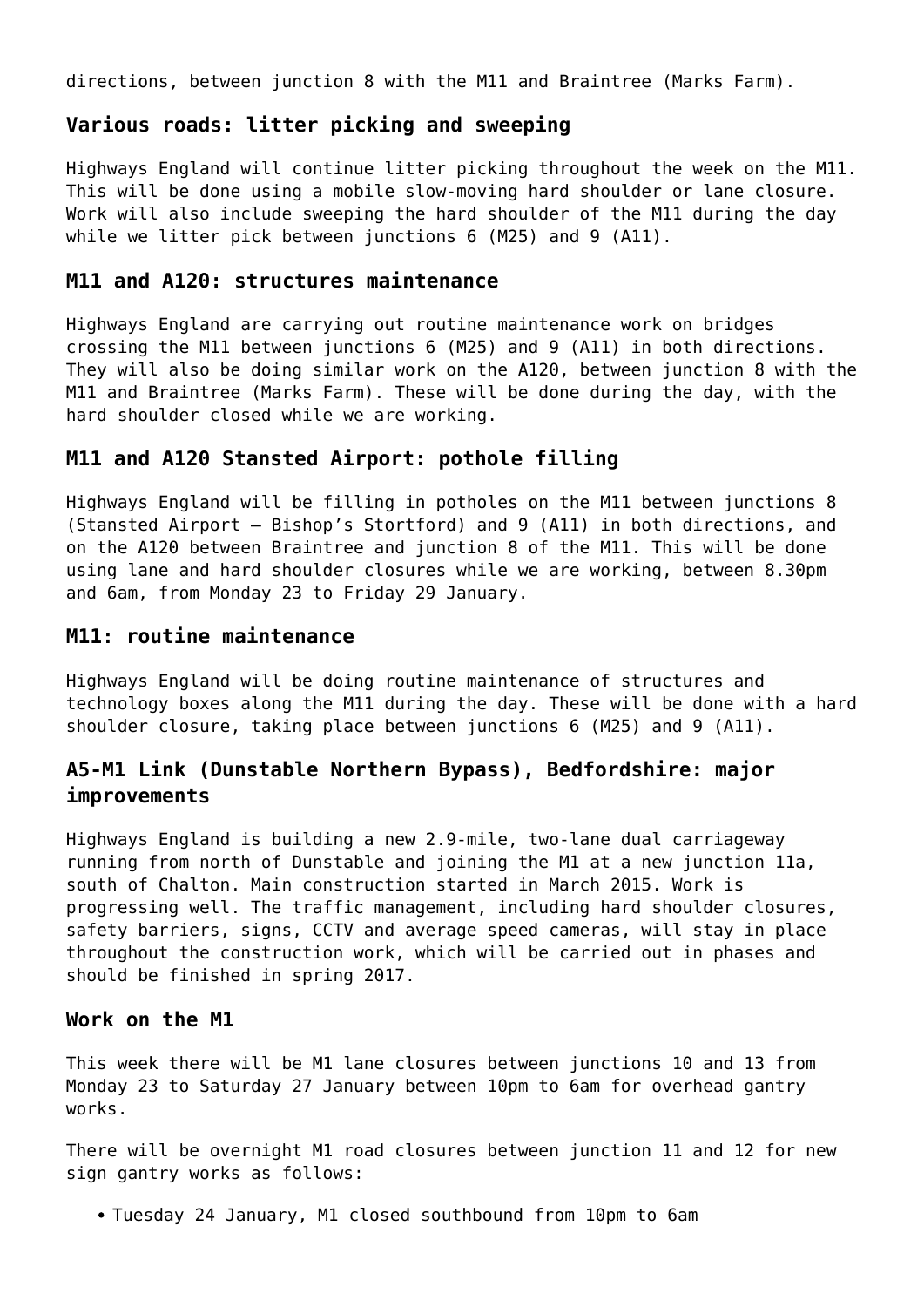Wednesday 25 January, M1 closed northbound from 10pm to 6am

# **Alternative route**

#### **M1 southbound junction 12 to 11**

The M1 southbound will be closed at junction 12. Diverted traffic to exit at junction 12 and turn right onto the A5120 through Toddington to Houghton Regis, turn left onto High Street and continue to the roundabout with The Green and Park Road north, taking the third exit onto Park Road north to the roundabout with Poynters Road, take the third exit onto Poynters Road and follow to the roundabout with Poynters Rd and A505 Dunstable Road. Take the first exit onto A505 and continue along the A505 to junction 11 of the M1 and re-join southbound M1.

#### **M1 northbound junction 11 to 12**

M1 northbound traffic to exit at junction 11 and turn left onto A505 Dunstable Rd, at the roundabout at A505 and Poynters Road take the third exit onto Poynters and continue to the roundabout with Poynters Road and Park Road North, take the second exit and continue on Park Road North to the next roundabout and take the first exit onto The Green. Continue along to the High Street to the roundabout with Bedford Road (A5120), turn right onto Bedford Road and follow the A5120 via Toddington to M1 junction 12 and re-join the M1.

#### **Work on the A5 and local roads**

This week there will be traffic lights overnight on the A5-A505 between 8pm and 6am for safety barrier installation and construction of a new footpath works. There will be off-peak temporary traffic lights on local roads and A5 between 9.30am and 3.30pm for verge and safety barrier work.

## **Cycle improvements schemes in Suffolk, Essex, Norfolk and Bedfordshire**

Work is substantially completed on the building or improving of cycle paths at 16 locations across the East of England including on the A12, A120, A47 and A5.

The work included the installation of new and upgraded shared-use foot/cycle ways and toucan crossing facilities. The new or improved paths will make it safer and easier to cycle on or around major A-roads and will improve connections with the local and national cycle network.

The project is part of a country-wide initiative which will see Highways England deliver 200 projects over the next five years after the government set up a £100 million dedicated fund for cycling in its Road Investment Strategy.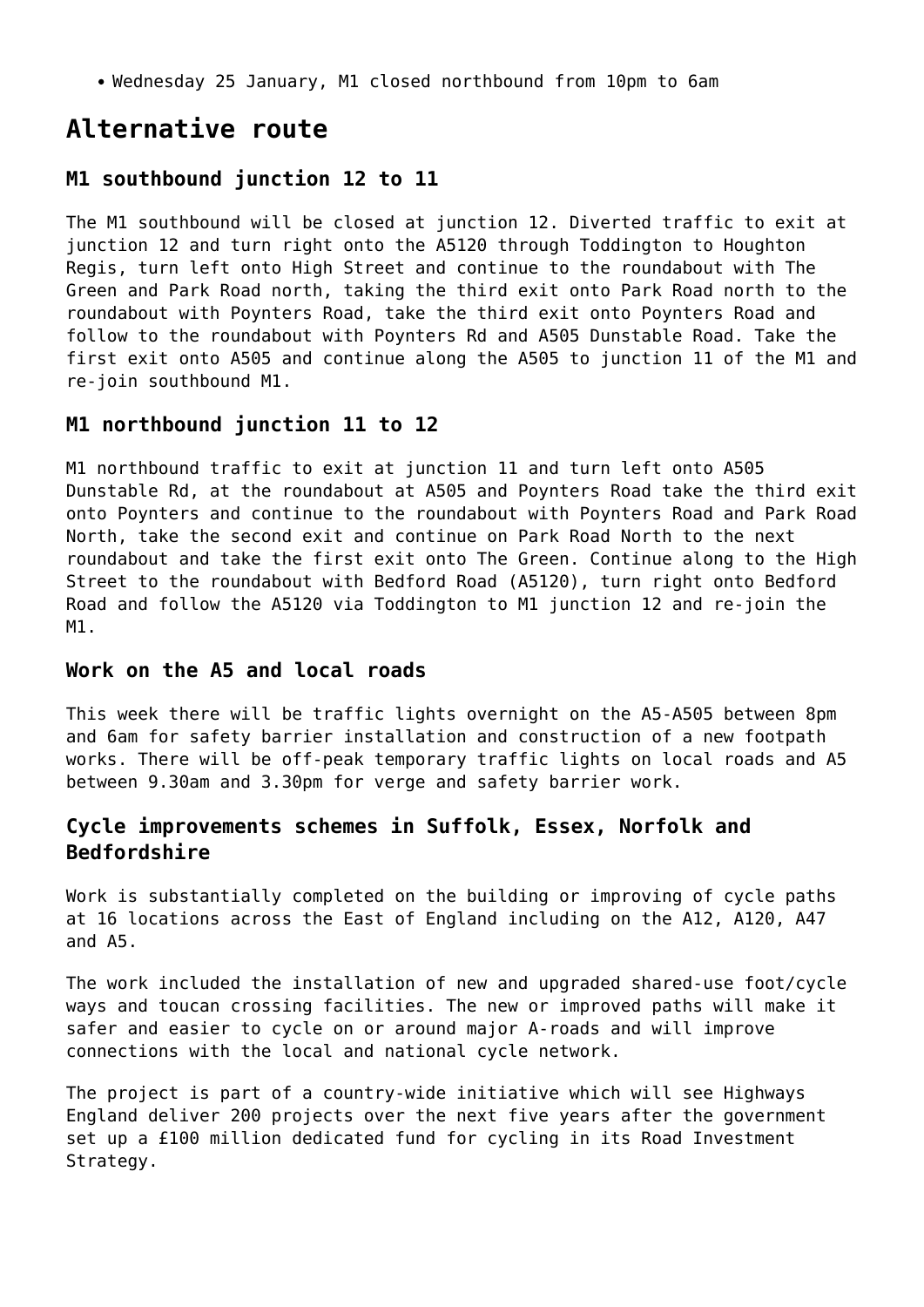# **Ongoing work for this week**

# **A12 Lowestoft – Station Road/Gunton St/Peters Avenue.**

There will be off peak three way lights upgrading the existing footpath works. The northbound bus stop opposite the works has temporarily been suspended, whilst the southbound bus stop has been relocated.

# **A12/A47 renumbering**

On Monday 16 January Highways England started work to renumber part of the A12 to become the A47. This work is being carried out as part of the improvements to the A47/A12 corridor. We will be replacing road signs that currently show the A12 to now show the A47. The work will last approximately 12 weeks to complete. The section of the A12 that currently runs from Lowestoft to Great Yarmouth will become the A47.

There will be off peak lane closures and two/three way traffic lights during the day and night throughout Lowestoft on the A12 installing sign faces and patches.

# **A14 Bury St Edmunds: junction improvements**

Improvement works are being carried out on the A14 junction 45 Rookery Crossroads/Rougham. Works include construction of new eastbound slip roads, which are being funded by Suffolk County Council as part of the Bury St Edmunds Eastern Relief Road scheme. There is a 24 hour 40mph speed limit in place through the works for safety reasons, works are currently taking place overnight using lane closures in both directions. The works are due to take five months to complete.

# **A14 Cambridge to Huntingdon, Cambridgeshire: major improvements**

Early preparatory construction work on the A14 Cambridge to Huntingdon scheme has been underway for a number of months.

We are currently carrying out a variety of tasks which will require us to close lanes/carriageway on the A1, A14 and some of the side roads.

The work we will be doing will include:

- creating strengthened crossing points for site vehicles on a number of the side roads – these are called plant crossings
- installing access points to our construction compounds
- taking core samples of the existing trunk roads to enable appropriate design and construction
- clearing the site of vegetation which is adjacent to the live carriageway
- installing CCTV and average speed cameras

Wherever possible, work will take place at night (usually between 8pm and 6am) to minimise disruption to traffic. During the week commencing 23 January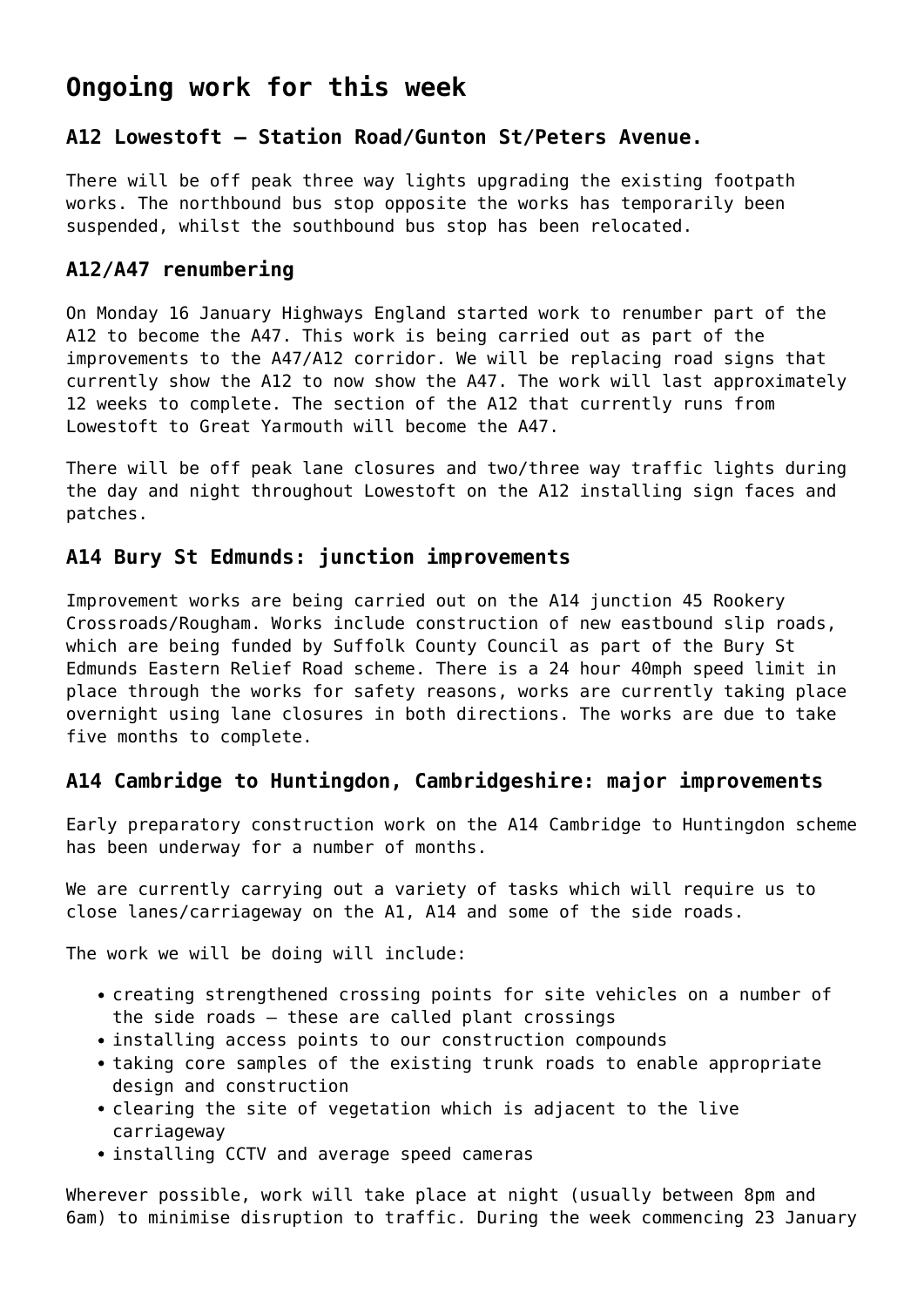lane or carriageway closures are planned for the following locations to enable site clearance and installation of CCTV to take place.

All closures will be from 8pm to 6 am unless stated otherwise.

# **Full closures**

Monday 23 to Friday 27 January:

- full closure of the A1 northbound between Brampton Hut and Alconbury
- A1 northbound Brampton Hut entry slip road closed
- A1 northbound Alconbury exit slip road closed

Monday 23 January to Tuesday 24 January:

- full closure of the eastbound A14 between junctions 26 and 31
- eastbound exit towards Cambridge from A14 onto A1307 closed at junction 31 (Girton)

Wednesday 25 to Thursday 26 January:

- full closure of the westbound A14 between junction 31 and junction 26
- westbound exit from A1307 from Cambridge onto A14 closed at junction 31

Friday 27 January:

full closure of the eastbound A428 between Caxton Gibbet and Girton

Saturday 28 January at 8am to Monday 30 January at 5am:

full closure of Hilton Road

#### **A14 Cambridgeshire: drainage repairs**

Highways England is undertaking investigations and repairs to the drainage system of the A14 between junctions 32 (Girton – M11 interchange) and 35 (Stoke cum Quy). They will be working off the road during the day clearing vegetation and re-profiling drainage ditches. There will be lane closures and slip road closures between 8pm and 6am while we are working overnight, with all works on weekdays only.

This week we are working on the A14 in both directions with the inside lane closed between junctions 34 and 35.

#### **A47 Swaffham: resurfacing**

Highways England will be repairing the road surface of the A47 at Swaffham. They will complete this work until Wednesday 25 January, between 8pm and 6am on weeknights only.

To keep road users at safe distance from works, we will close the A47 between the Lynn Road slip roads and Norwich Road Roundabout in both directions. The speed limit will be reduced to 50mph past the works and this will remain in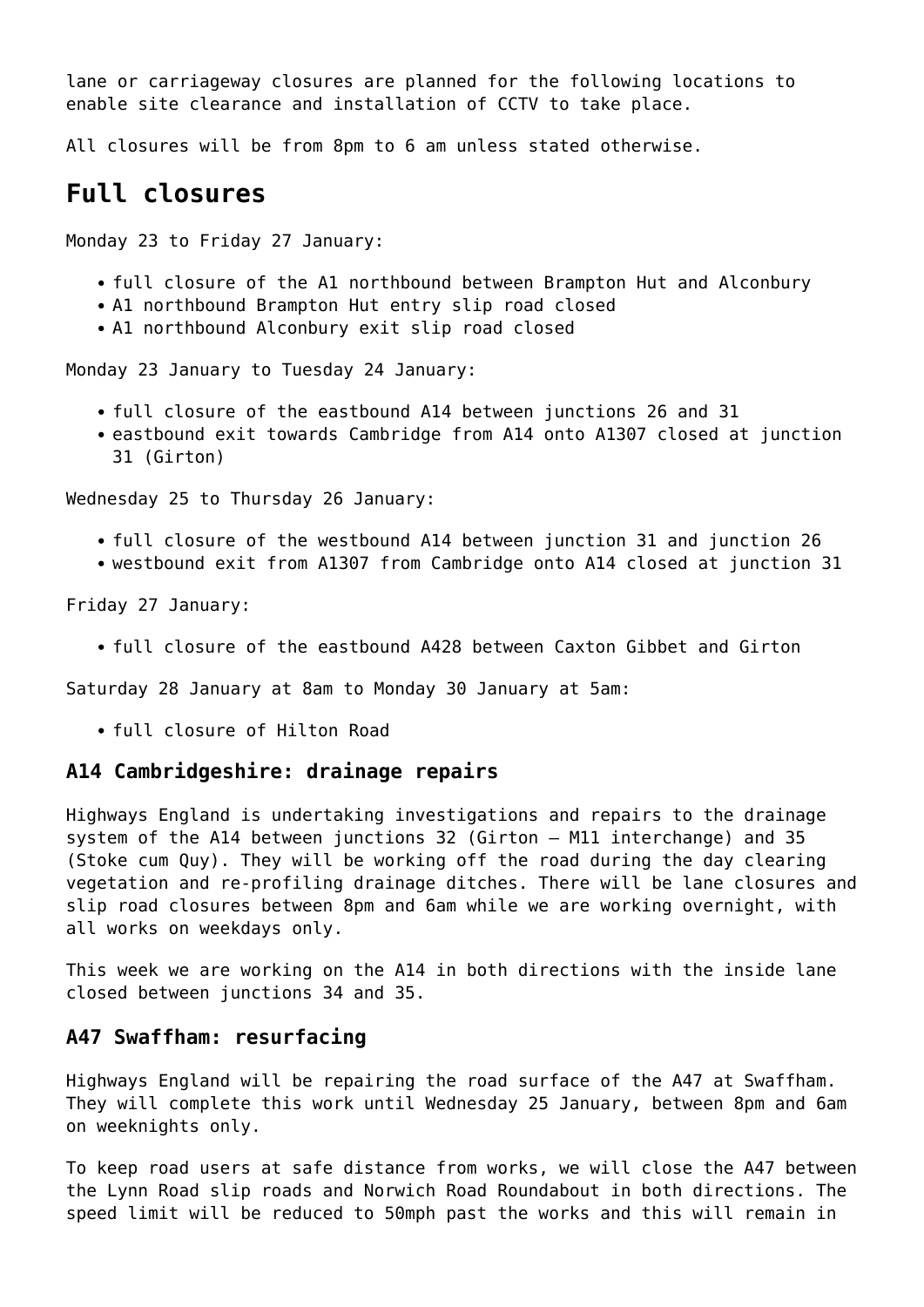place during the day.

Traffic light control will also be required on the A1065 Castle Acre Road.

There will be a clearly signed diversion route in place while we are working, whereby drivers heading westbound will exit the A47 at the A11 Thickthorn Interchange and take the A11 south towards Thetford, then, take the A134 north towards King's Lynn, then, take the A1122 west towards Downham Market, then, take the A10 north to re-join the A47 at King's Lynn.

Drivers heading eastbound will follow this diversion in reverse. Access into and out of Swaffham will be maintained via the A1065, Castle Acre Road, Norwich Road and Lynn Road.

#### **A47 Dogsthorpe: junction improvements (Peterborough City Council)**

Peterborough City Council is continuing its junction improvement work at the A47/A15 Dogsthorpe junction, Peterborough. The work will involve some overnight full closure and 24/7 lane closures on the A47. For more information, [visit the Peterborough City Council website.](https://www.peterborough.gov.uk/news/residents/work-set-to-begin-to-reduce-congestion-at-busy-parkway-junction/)

#### **A120 and A12 Essex: essential maintenance work**

We are completing essential maintenance work on the A120 and the A12 in Essex, which will be ongoing until May. This work will include resurfacing, safety barrier repairs, and bridge repairs, with work taking place between Braintree and Marks Tey, near Colchester, at Kelvedon, and at Wix. Unless detailed otherwise, work will be taking place between 8pm and 6am.

This week we are resurfacing the road and footpaths and replacing street lights, fencing and road signs on the A120 from Monday 23 to Friday 27 January, the A120 will be closed while we are working from the Marks Tey roundabout to the Ashbury Drive Marks Tey.. Drivers heading westbound diverted to continue south on the A12 to junction 19, take the A130 northbound to Little Waltham, the A131 northbound through Great Notley, then re-join the A120 at Braintree. Drivers heading eastbound will follow this diversion in reverse. We expect this work to be completed by May.

Between Mark Tey to Marks Farm there will also be temporary traffic lights (one set in Coggershall and Marks Tey) to support the resurfacing works.

We are repairing drainage on the A120 Wix bypass, with work expected to be completed by late April. There will be traffic lights in place and a 40mph speed limit while we are working.

We are replacing the central reservation safety barrier on the A120 between junction 29 of the A12 (Crown Interchange) to Hare Green (between the B1029 and the A133). There will be narrow lanes westbound with a 50mph limit in place in both directions 24/7 throughout the works until mid-March. In addition there will be a lane 2 closure eastbound from Monday 23 to Friday 27 January overnight.